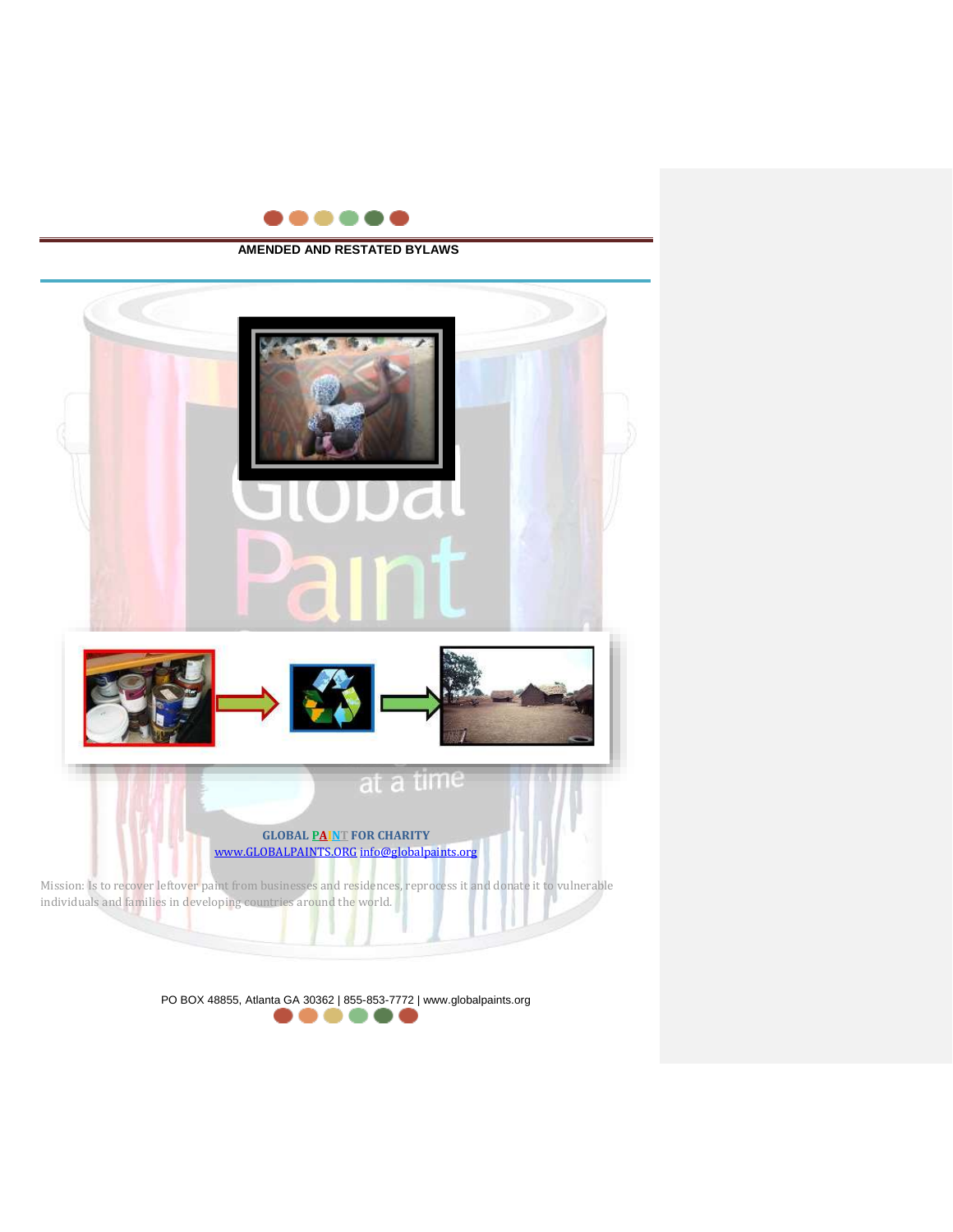

The Corporation is a charitable based service established in 2010, with the specific purpose of changing lives and protecting the environment by collecting, processing and providing leftover paint to vulnerable populations around the world. Our Mission is to recover leftover paint from businesses and residences, reprocess it and distribute it to vulnerable individuals, and families and entities such as schools in developing countries around the world. Our vision is to give each **personhomeowner** in developing countries we serve the opportunity to enjoy the beauty of their shelterhome through every gallon of recycled paint. Through our efforts, we hope to change lives and transform communities throughout the world.

This Corporation has been organized exclusively for charitable, religious, educational, literary, and/or scientific purposes within the meaning of Section  $501(c)(3)$  of the Internal Revenue Code of 1986, as amended. No part of the net earnings of the Corporation shall inure to the benefit of or be distributable to its officers, directors, or other private persons, except that the Corporation shall be authorized and empowered to pay reasonable compensation for services rendered to the Corporation and to make payments and distributions in furtherance of its charitable purposes. No directors, officer, or other private person shall be entitled to share in distributions of any of the corporate assets upon dissolution of the Corporation. No part of the activities of the Corporation shall be the dissemination of propaganda, or otherwise attempting to influence legislation, and the Corporation shall not participate in, or intervene in, (including the publishing or distribution of statements) any political campaign on behalf of any candidate for public office. Notwithstanding any other provision of these Amended and Restated Bylaws ("**Bylaws**"), the Corporation shall not conduct any activities not permitted to be conducted (a) by a corporation exempt under Section  $501(c)(3)$  of the Internal Revenue Code of 1986 (or the corresponding provision of any future United States Internal Revenue Law; the "**Code**") and its related Treasury Regulations, as they now exist or as they may hereafter be amended, or (b) by a corporation to which contributions are deductible under Code Section  $170(c)(2)$ and its related Treasury Regulations, as they now exist or as they may hereafter be amended.

The Corporation shall distribute its income for each taxable year at such time and in such manner as not to become subject to the tax on undistributed income imposed by Code Section 4942.

The Corporation shall not engage in any act of self dealing as defined in Code Section 4941(d).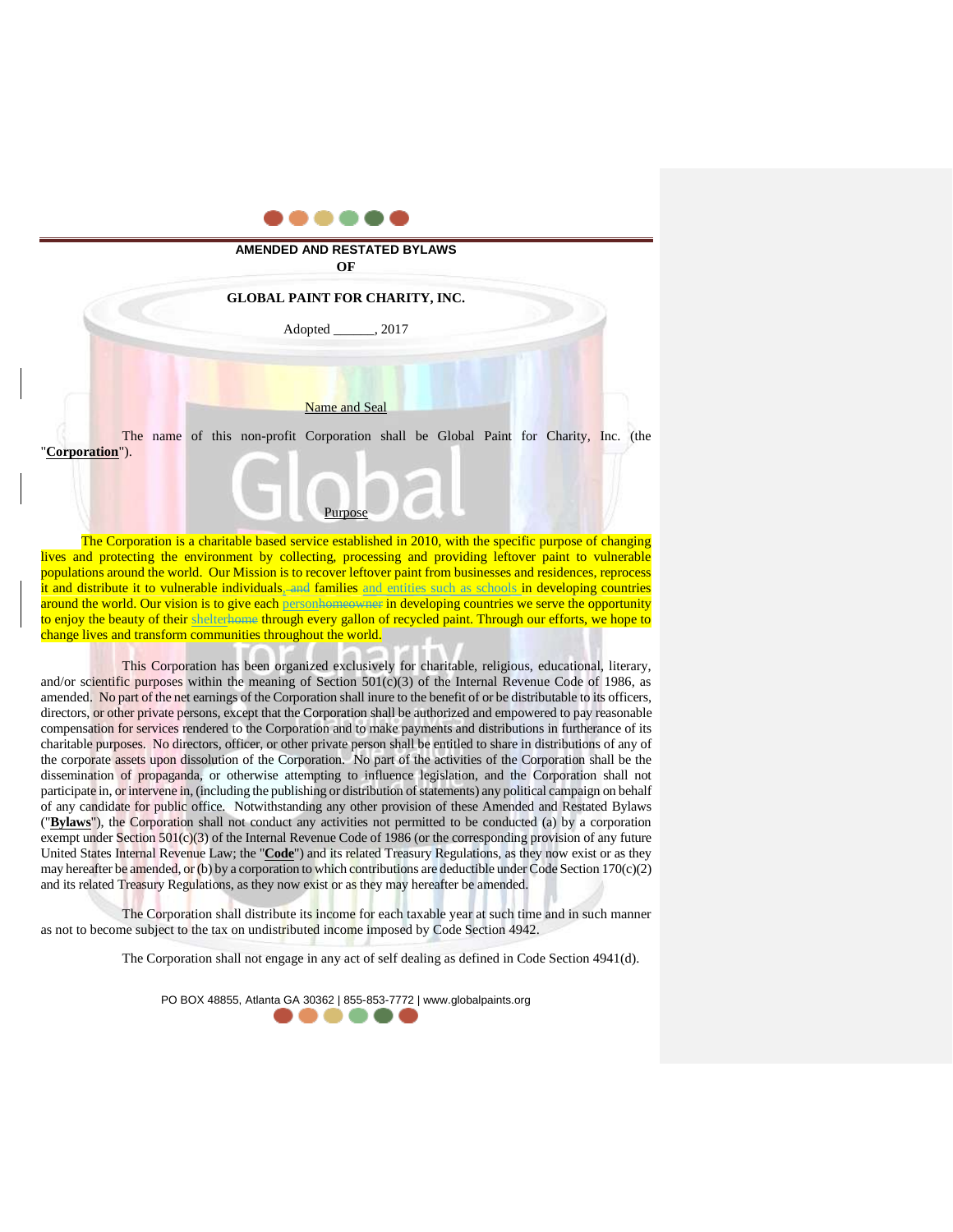

The Corporation shall not retain any excess business holdings as defined in Code Section 4943(c).

The Corporation shall not make any investments in such manner as to subject it to tax under Code Section 4944.

The Corporation shall not make any taxable expenditures as defined in Code Section 4945(d).

The Corporation shall not discriminate on the basis of race, creed, ancestry, marital status, gender, sexual orientation, age, physical disability, veteran's status, political service or affiliation, color, religion, or national origin.

### Location

The Corporation's principal office mailing address shall be PO Box 48855, Atlanta, GA 30362, or at such other place or places as may hereafter be designated by the Board.

### **Directors**

Number, Authority and Election of Directors. The property, business, and affairs of the Corporation shall be managed by a Board of Directors (the "Board") consisting of at least one (1), but not more than fifteen (15), Directors; provided, however, the Board shall be three authorized from time to time to otherwise fix or change the size of the Board. Except for the members of the initial Board of Directors, Directors shall be elected every three years at the regular meeting of the Board of Directors for the fiscal year; provided, however, Directors may be elected at other times as well in the discretion of the Board. Directors shall be elected by a majority vote of all members of the Board of Directors serving at such time.; cumulative voting shall not be in effect. The director who is being voted on for election shall not participate in the vote. Each Director shall serve of three years and until his/her successor shall have been duly elected and qualified or, if earlier, his/her death, resignation, or removal. Except for the President, in no event shall any director serve for more than four (4) successive three-year terms.

Term of Office. The members of the Board shall serve staggered terms to ensure continuity in board service from year to year. The members of the initial Board of Directors shall consist of the following individuals, each of whom shall serve for a term beginning on the date on which the Corporation was chartered these Bylaws were adopted and ending on the date indicated next to his/her name below, and until his/her successor shall have been duly elected and qualified or, if earlier, until his/her death, resignation, retirement, disqualification, or removal:

| <b>Director</b>                  | <b>Term Expires</b> |
|----------------------------------|---------------------|
| <b>Rony Delgarde (President)</b> | December 2019       |
| (2) Cliff Stanford               | December 2019       |
| <b>James Tompkins</b>            | December 2018       |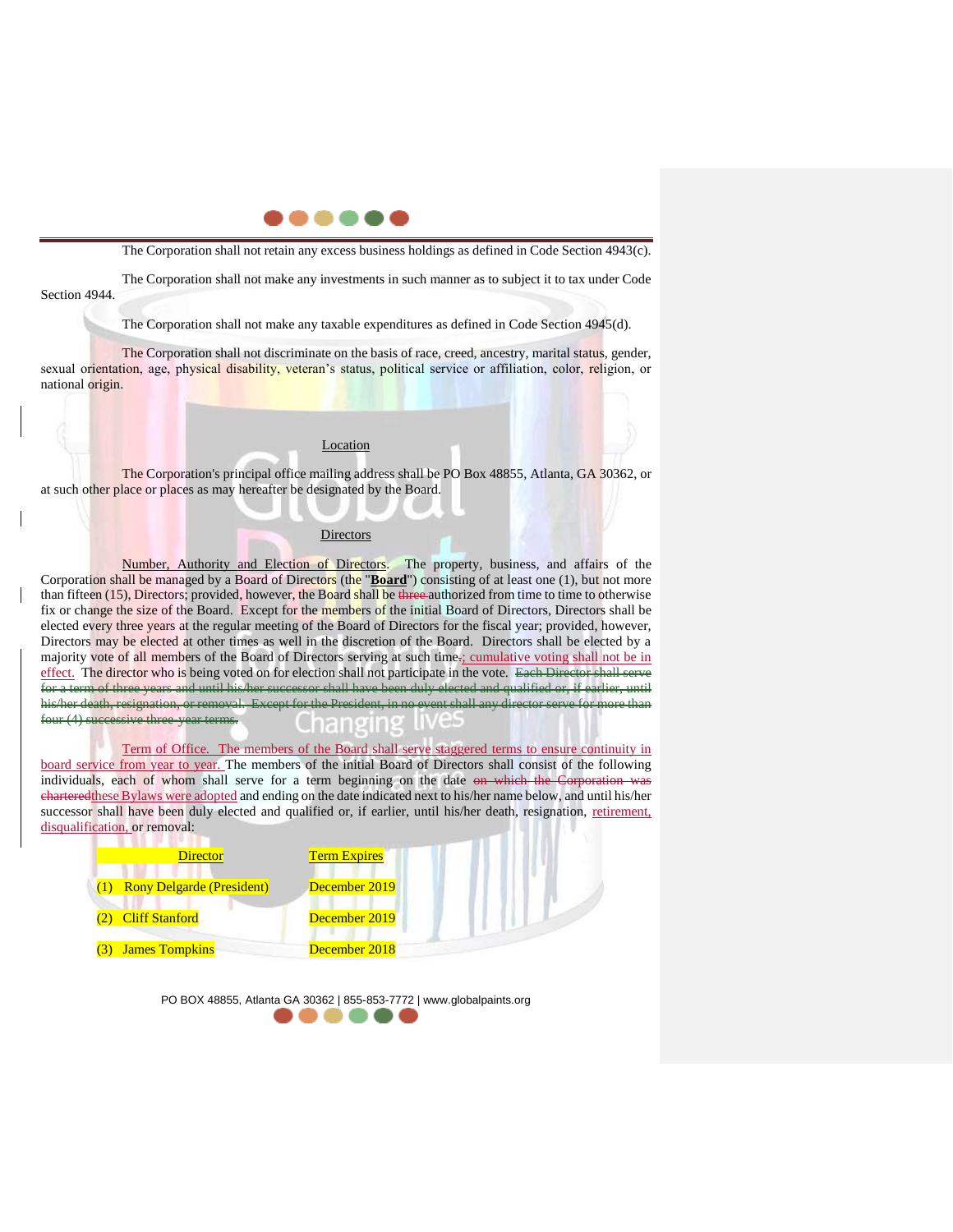| (4) Ted Williams   | December 2018 |  |
|--------------------|---------------|--|
| (5) Thomas Gregory | December 2017 |  |

. . . . . .

Thereafter, eEach Director shall serve for a term of three years and until his/her successor shall have been duly elected and qualified or, if earlier, until his/her death, resignation, retirement, disqualification, or removal. The term of office of each director shall commence upon the adjournment of the annual meeting at which such director is elected. Except for the President, in no event shall any director serve for more than four (4) successive three-year terms.

Managers, Administrators, and Agents. The Directors shall be authorized to employ and compensate, out of the income or capital or both of the Corporation and in such amounts as the Directors shall deem advisable, persons deemed by the Directors appropriate to advise or assist in the proper management or administration of the Corporation, including, but not limited to, agents (including investment advisors and property managers), accountants, brokers, attorneys-at-law, attorneys-in-fact, investment brokers, rental agents, realtors, appraisers, and tax specialists (referred to herein as an "**Agent**"); and to delegate to such Agent any powers or duties of the Directors, even though the delegated function is not ministerial in nature, including, but not limited to, authority to make discretionary investment decisions; and to do so without liability for any neglect, omission, misconduct, or default by the Agent(s), provided such Agent was selected and retained with due care on the part of the Directors. One, more, or all Directors, as well as any law firm, accounting firm, and/or other organization of which any Director may be a member or otherwise may be associated, shall be authorized to serve as an Agent and in such capacity as Agent shall be entitled to receive reasonable compensation from the Corporation for all services provided by such Agent to the Corporation.

Meetings. The Board of Directors shall hold meetings at such place or places as it may from time to time determine; provided, however, the Board shall meet at least once per year. Special meetings of the Board may be called by the President or the Chair of the Board or by written request to the Board Chair of two Directors. Notice of the date, time, and place of meetings of Directors shall be given in writing, delivered personally, or by by telephone or electronic communications by the Secretary or an Assistant Secretary of the Corporation to each Director at least forty-eight hours prior to a special meeting and at least ten days prior to an annual meeting unless any such notice is waived. In accordance with the Georgia Nonprofit Corporation Code, a director may waive notice in one of two ways: (1) in writing or by electronic transmission, signed by the Director entitled to notice, and delivered to the Corporation for inclusion in the minutes or filing with the corporate, or (2) through the director's attendance at or participation in a meeting, unless the Director at the beginning of the meeting (or promptly upon his or her arrival) objects to holding the meeting or transacting business at the meeting and does not thereafter vote for or assent to any action taken at the meeting.

Quorum and Required Vote. At each meeting of the Board, the presence of a majority of the full number of Directors then serving shall constitute a quorum sufficient for the transaction of business. Except as otherwise specifically provided by these Bylaws, any action of a majority of the Directors present at a meeting at which a quorum is present shall be the official act of the Board.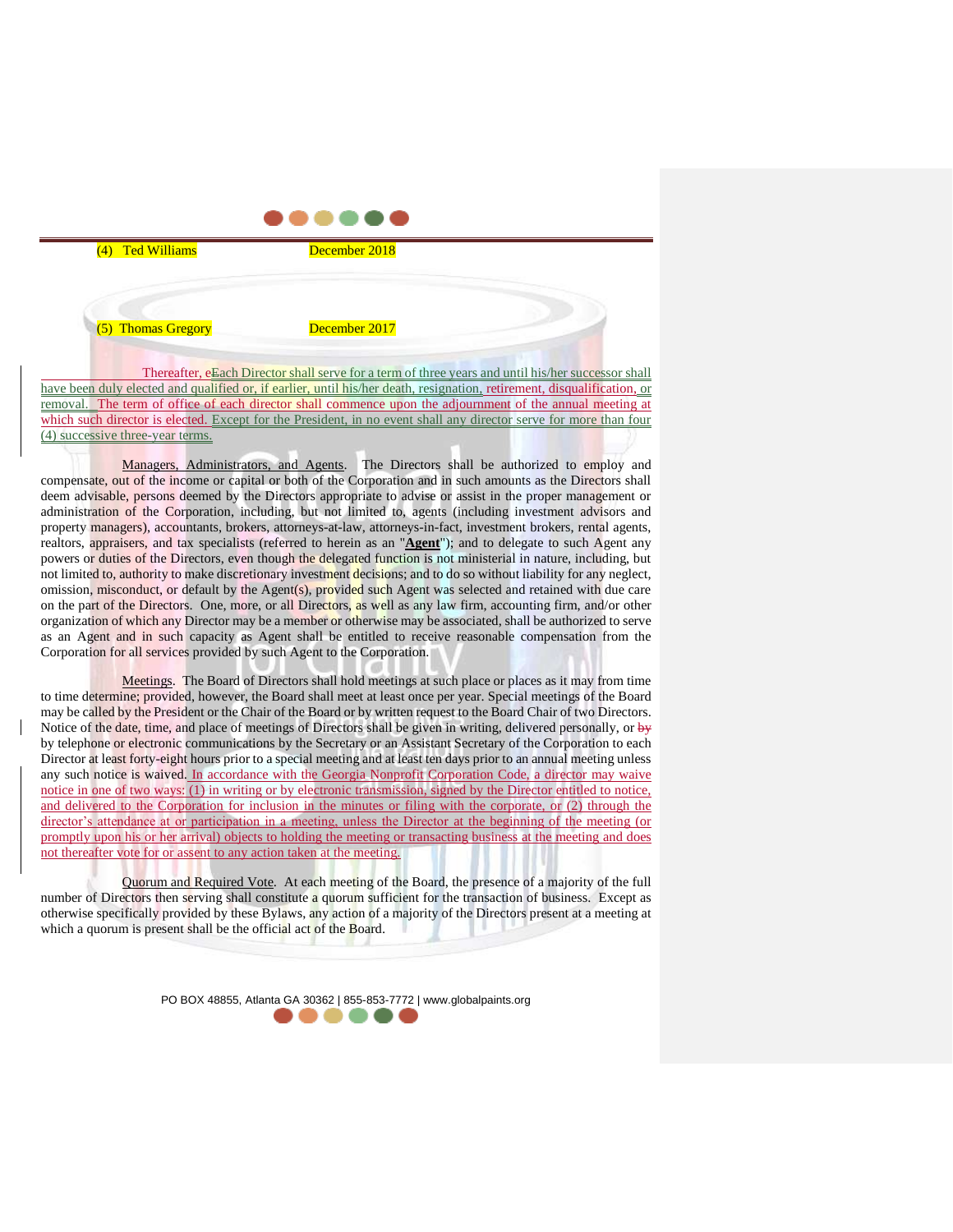## . . . . .

Action By Written Consent. Notwithstanding any provision of these Bylaws to the contrary, in accordance with the Georgia Nonprofit Corporation Code, any action required to be, or which may be, taken at a meeting of the Board or any committee thereof may be taken without a meeting if a majority of all Directors or a majority of all committee members, respectively, consent thereto in a writing setting forth the action so taken, and the writing is filed with the minutes of the proceedings of the Board or the particular committee. Such consent shall have the same force and effect as a majority vote of the Board or committee.

Adjournments. A meeting of the Board, whether or not a quorum is present, may be adjourned by a majority of the directors present to reconvene at a specific time and place. It shall not be necessary to give notice of the reconvened meeting or of the business to be transacted, other than by announcement at the meeting which was adjourned. At any such reconvened meeting at which a quorum is present, any business may be transacted which could have been transacted at the meeting which was adjourned.

Conference Telephone Meeting. Unless the Articles of Incorporation or these Bylaws provide otherwise, Directors may participate in a meeting of the Board by means of conference telephone or similar communications equipment whereby all persons participating in the meeting simultaneously may hear each other. Participation in the meeting by such means shall constitute presence in person at the meeting.

Compensation and Expenses of Directors. Except as provided in Section 3 of this Article IV, Directors of the Corporation shall receive no compensation for their services as Directors, but may be reimbursed for their out-of-pocket expenses incurred in carrying out the business and affairs of the Corporation and in attending meetings of the Board of Directors and its committees.

Resignation. Any Director of the Corporation may, at any time, resign as a Director by giving, in writing, notice of resignation to the Secretary of the Corporation. Such resignation shall take effect at the time specified therein or, if no time is specified, at the time of receipt thereof. No action by the Board shall be necessary to cause a resignation to be effective.

Removal of Directors. Any Director of the Corporation elected by the Board may be removed at any time, with or without cause, by an affirmative vote of two-thirds (2/3) of the vote of all then serving Directors.

Vacancies. Any vacancy occurring on the Board, whether due to death, resignation, removal, disqualification, or otherwise, shall be filled by a majority vote of the affirmative vote of a majority of the remaining Directors, even if the remaining Directors constitute less than a quorum, at the next following Board meeting. If the number of directors at any time is increased by action of the Board, the additional directors may be elected by a majority of the Directors in office at the time of the increase.

# **Officers**

Number and Election of Officers. The officers of the Corporation shall be elected by the Board of Directors annually at its regular annual meeting. The officers of the Corporation shall be a Chairperson of the Board, a President, a Secretary, and a Treasurer. Any two or more offices may be held by the same person. There may be, in addition, such other officers as may be appointed from time to time by resolution of the Board. Any person may hold one or more offices of the Corporation simultaneously.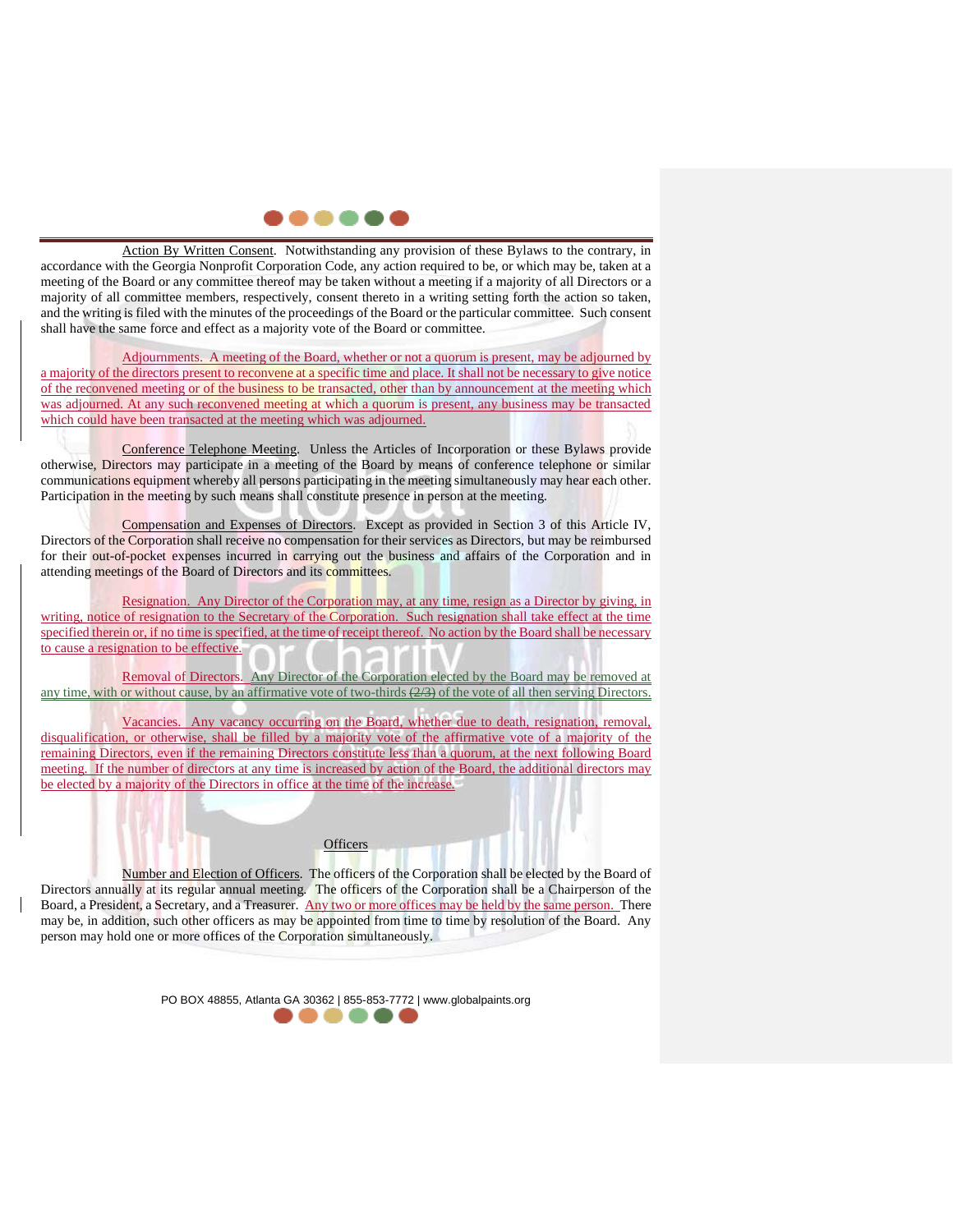

Chairperson of the Board. The Chairperson of the Board, if any when such an officer exists, shall, if present, preside at all meetings of the Board and exercise and perform such other duties and powers as may be from time to time assigned by the Board.

President. The President shall be the chief executive officer of the Corporation; shall coordinate and supervise all activities of the Corporation; shall sign checks in the absence of the Treasurer; shall be responsible for the day-to-day operations of the Corporation; and shall perform such further duties which usually pertain to the office of President and/or as may be delegated by the Board from time to time.

Secretary. The Secretary shall act as secretary of and keep the minutes of all meetings of the Board. The Secretary shall ascertain that all notices are duly given in accordance with law, shall have charge of the books, records, and papers of the Corporation and shall see that all reports, statements, and other documents and records required by law are properly executed, kept, and filed. The Secretary shall have responsibility for authenticating records of the Corporation. The Secretary shall perform such further duties that usually pertain to the office of Secretary and/or as may be delegated by the Board from time to time.

Treasurer. The Treasurer shall be the chief financial and accounting officer of the Corporation and shall have charge and custody of the funds and other assets of the Corporation. The Treasurer shall be responsible for the keeping of correct and adequate records of all financial affairs of the Corporation. The Treasurer shall perform such further duties which usually pertain to the office of Treasurer and/or as may be delegated by the Board from time to time.

Term of Office. Each officer shall serve for a period as designated by the board and until his/her successor is duly elected and qualified or, if earlier, until his/her death, resignation, or removal.

Compensation of Officers. All officers may receive reasonable compensation as may be authorized by the Board of Directors and they may be reimbursed for their out-of-pocket expenses incurred in carrying out the business and affairs of the Corporation.

Resignation of Director or Officer. Any Director or oOfficer of the Corporation may, at any time, resign as a Director or officer by giving, in writing, notice of resignation to the Secretary of the Corporation. Such resignation shall take effect at the time specified therein or, if no time is specified, at the time of receipt thereof. No action by the Board shall be necessary to cause a resignation to be effective.

Removal of Officer. Any officer of the Corporation may be removed at any time, with or without cause, from his/her respective position by a resolution duly adopted by a majority vote of the then serving Directors.

Vacancies. Each vacancy in aAny vacancy in any office, whether due to death, resignation, removal, disqualification or otherwise, corporate office shall be filled by a majority vote of the Board of Directors at its next following meeting.

Removal of Director

Vacancies

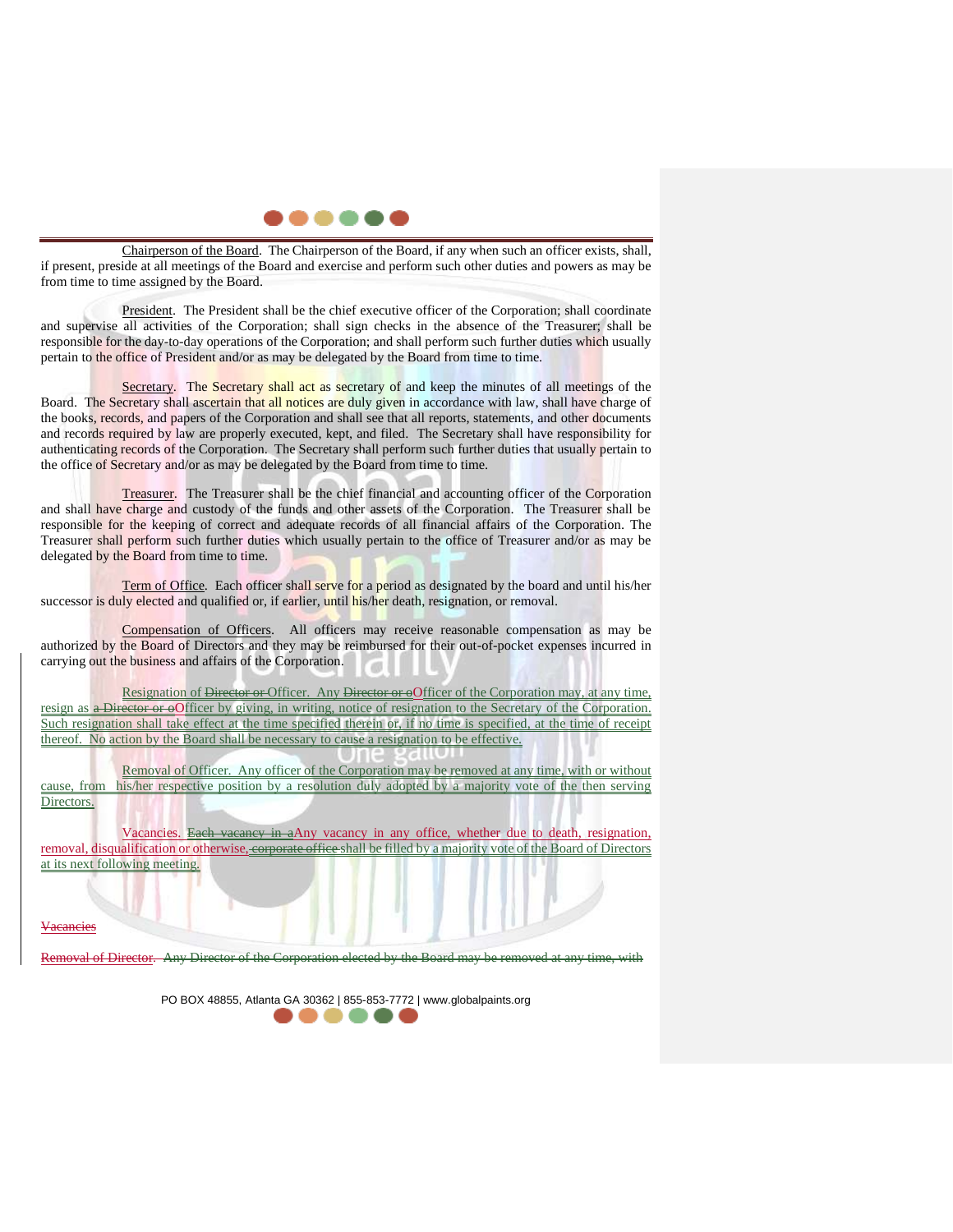

or without cause, by an affirmative vote of two-thirds (2/3) of the vote of all then serving Directors.

Removal of Officer. Any officer of the Corporation may be removed at any time, with or without cause, from his/her respective position by a resolution duly adopted by a majority vote of the then serving Directors.

Resignation of Director or Officer. Any Director or officer of the Corporation may, at any time, resign as a Director or officer by giving, in writing, notice of resignation to the Secretary of the Corporation. offect at the time specified therein No action by the Board shall be necessary to cause a resignation to be effective.

Election of Replacement Director or Officer. Each vacancy in a corporation of the Board of Directors at its next following meeting. Any vacancy in the Board of Directors shall be filled as provided above in these Bylaws.

### Contracts, Loans, Checks, Drafts, Deposits, Etc.

Loans and Advances. To the extent permitted by law, and except as otherwise determined by the Board, the President, acting jointly with either the Secretary or the Treasurer of the Corporation, may effect loans and advances at any time for the Corporation from any bank, trust company, or other institution, or from any firm, corporation, or individual, and for such loans or advances that may be made, execute and deliver promissory notes, or other obligations of the Corporation, and may pledge, hypothecate, or transfer any securities or other property of the Corporation as security for any such loans or advances.

Expenditures. Except as otherwise determined by the Board, all checks, drafts, and other orders for the payment of moneys out of the funds of the Corporation shall be signed on behalf of the Corporation by the President of the Corporation or the Treasurer of the Corporation.

Bank Accounts. All funds of the Corporation not otherwise employed shall be deposited from time to time to the credit of the Corporation in such banks, trust companies, or other depositories as the Board may select or as may be selected by any officer or agent of the Corporation to whom such power may, from time to time, be delegated by the Board; and, for the purpose of such deposit, any officer, agent, or employee of the Corporation to whom such power may be delegated by the Board may endorse, assign, and deliver checks, drafts, and other orders for the payment of moneys which are payable to the order of the Corporation.

Committees of the Board. By resolution adopted by a majority of the full Board, the Board may designate from among its directors an audit committee (the "Audit Committee"), consisting of three or more directors, which shall include the Treasurer, who shall chair the Audit Committee, and a nomination/governance committee which shall consist of three or more directors. By resolution adopted by a majority of directors present at a meeting at which a quorum is present, the Board may designate from among its directors one or more other committees, each consisting of three or more directors. Except as prohibited by law, each committee shall have the authority as set forth in the resolution establishing said committee. Pursuant to Section 14-3-801(d) of the

**Committees** 

PO BOX 48855, Atlanta GA 30362 | 855-853-7772 | www.globalpaints.org

**Commented [A&B1]:** Is this required? If so I suppose we would need to elect Tom Gregory as Treasurer if he is comfortable with that.

**Commented [A&B2R1]:** This provision is not required. However, note that the Bylaws currently indicate that the Treasurer is to be the CFO. Per the annual registration that Mr. Delgarde just filed, Tom is listed as the CFO, so he would be the treasurer.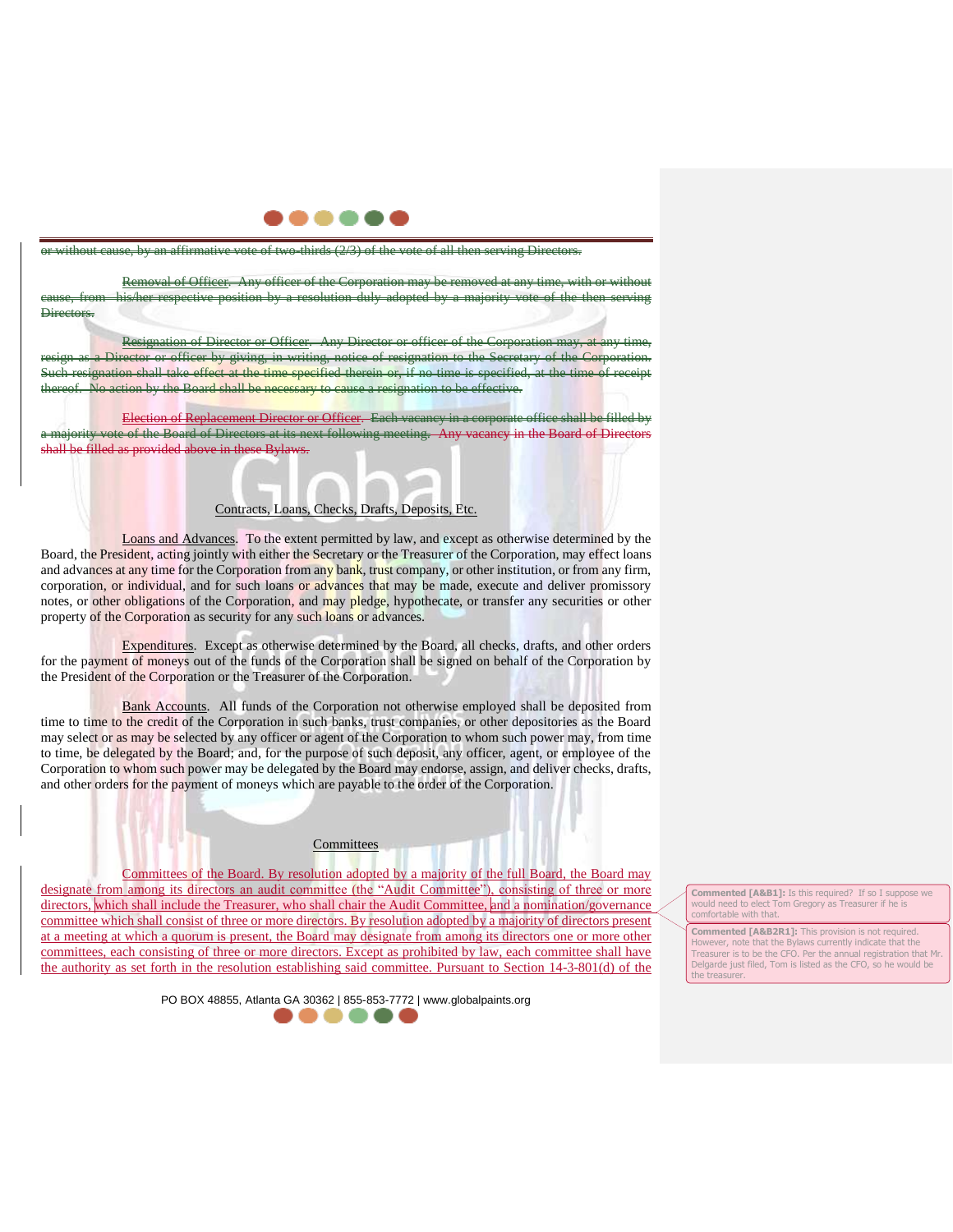

Georgia Nonprofit Corporation Code, to the extent the Board so delegates its duties and responsibilities, the Board shall be relieved to that extent from such duties and responsibilities. Each committee shall have a committee chair designated by the Board. Meetings of the committees may be called by the committee chair or by the Chairperson and notice of the time and place of such meeting shall be given to each member of such committee at least two days before the meeting.

The Board may appoint standing and ad hoc committees composed of Directors and/or other parties to perform such functions as, to the extent authorized by law, may be determined by the Board. Notice. Any notice required by these Bylaws may be given by mail, electronic mail, or telephone.

#### Fiscal Year

year.

The fiscal year of the Corporation shall commence on January 1 and end on December 31 of each

The Board may appoint advisors to provide expert counsel on matters related to the purpose of the Corporation, as well as on legal, financial and other matters. Persons so appointed shall serve terms as determined by the Board.

#### Distribution of Assets Upon Dissolution

In the event the Corporation shall be dissolved, all assets, funds, and proceeds of the Corporation, after the payment of all debts and obligations of the Corporation, shall be distributed for charitable or public purposes as provided in the Articles of Incorporation. Assets held by the Corporation upon condition requiring return, transfer, or conveyance to a particular person or entity upon the Corporation's dissolution shall be returned, transferred, or conveyed in accordance with such requirements.



The Corporation's Directors, officers, employees, and agents shall be entitled to the broadest indemnification authorized and permitted by Part 5, Section 14-3-850, et seq., of the Georgia Nonprofit Corporation Code, or any act amending, supplementing, or substituting therefor, which provisions are incorporated into these Bylaws by this reference.

Director or Officer Conflicts of Interest

The Board shall adopt and maintain a policy with respect to the existence of or potential for conflicts of interest on the part of directors, officers, and employees of the Corporation, shall publish such policy to its directors, officers and employees in a manner deemed appropriate by the President and Chief Executive